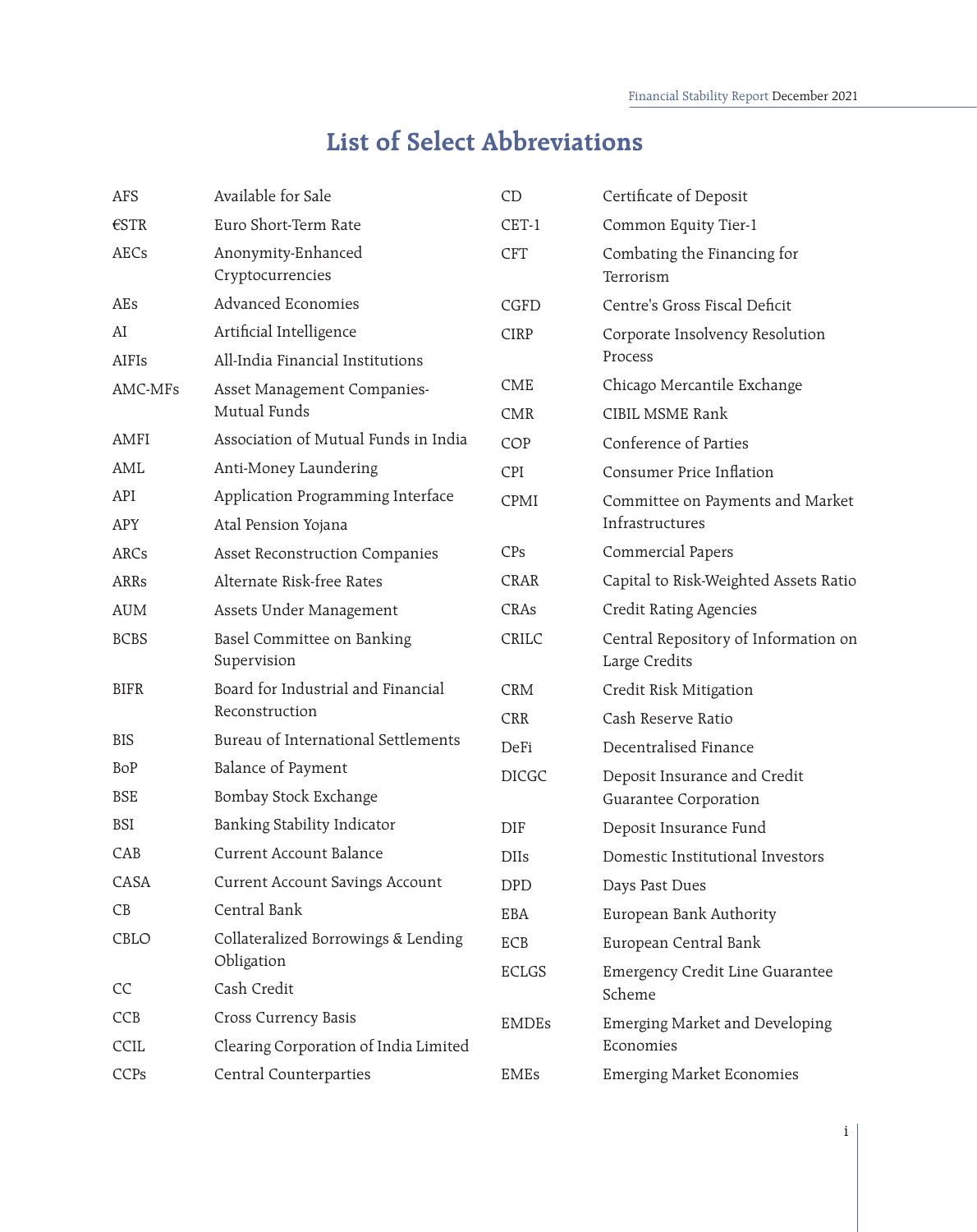## Abbreviations

| <b>ESG</b>    | Environmental, social and<br>governance                           | <b>IOSCO</b>  | International Organisation of<br><b>Securities Commissions</b> |
|---------------|-------------------------------------------------------------------|---------------|----------------------------------------------------------------|
| <b>ESRB</b>   | European Systemic Risk Board                                      | <b>IRAC</b>   | Income Recognition and Asset                                   |
| <b>EXIM</b>   | Export Import Bank of India                                       |               | Classification                                                 |
| FAO           | Food and Agricultural Organisation                                | <b>IRD</b>    | Interest rate derivative                                       |
| <b>FATF</b>   | Financial Action Task Force                                       | <b>IRDAI</b>  | Insurance Regulatory and<br>Development Authority              |
| FBs           | Foreign Banks                                                     | <b>ISDA</b>   | International Swaps and Derivatives                            |
| FCs           | <b>Financial Creditors</b>                                        |               | Association                                                    |
| <b>FDI</b>    | Foredign Direct Investment                                        | LABs          | Local Area Banks                                               |
| <b>FIMMDA</b> | Fixed Income Money Market and<br>Derivatives Association of India | LB            | Large Borrowers                                                |
| FPIs          | Foreign Portfolio Investors                                       | LCH           | London Clearing House                                          |
| FRBs          | Floating Rate Bonds                                               | LEF           | Large Exposure Framework                                       |
| FSB           | Financial Stability Board                                         | LIBOR         | London Inter-bank Offer Rate                                   |
| FSDC          | Financial Stability & Development                                 | <b>MCX</b>    | Multi-Commodity Exchange of India                              |
|               | Council                                                           | <b>MES</b>    | Marginal Expected Shortfall                                    |
| <b>FSR</b>    | Financial Stability Report                                        | <b>MFs</b>    | Mutual Funds                                                   |
| FX            | Foreign Exchange                                                  | <b>MHP</b>    | Minimum Holding Period                                         |
| GBI           | Global Bond Index                                                 | <b>MIFOR</b>  | Mumbai Interbank Forward Offer                                 |
| GDP           | Gross Domestic Product                                            |               | Rate                                                           |
| <b>GESI</b>   | Global Economic Surprise Index                                    | ML            | Machine Learning                                               |
| <b>GNPA</b>   | Gross Non-Performing Asset                                        | <b>MMFs</b>   | Money Market Funds                                             |
| G-Secs        | <b>Government Securities</b>                                      | <b>MMMFs</b>  | Money Market Mutual Funds                                      |
| <b>HFCs</b>   | Housing Finance Companies                                         | <b>MRR</b>    | Minimum Retention Requirement                                  |
| <b>HFT</b>    | Held for Trading                                                  | <b>MSF</b>    | Marginal Standing Facility                                     |
| <b>HQLAs</b>  | <b>High Quality Liquid Assets</b>                                 | <b>MSME</b>   | Micro, Small and Medium                                        |
| <b>HTM</b>    | Held To Maturity                                                  |               | Enterprises                                                    |
| <b>IAIS</b>   | International Association of                                      | <b>MTM</b>    | Mark-To-Market                                                 |
|               | <b>Insurance Supervisors</b>                                      | <b>NABARD</b> | National Bank for Agriculture and                              |
| <b>IBBI</b>   | Insolvency and Bankruptcy Board of<br>India                       | <b>NARCL</b>  | Rural Development<br>National Asset Reconstruction             |
| <b>IBC</b>    | Insolvency and Bankruptcy Code                                    |               | Company Limited                                                |
| IC            | <b>Insurance Company</b>                                          | <b>NBFC</b>   | Non-Banking Financial Company                                  |
| <b>ICEX</b>   | Indian Commodity Exchange                                         | NBFC-BL       | NBFC- Base Layer                                               |
| <b>IFSCA</b>  | International Financial Services                                  | NBFC-D        | NBFC- Deposit Taking                                           |
|               | Centres Authority                                                 | NBFC-ICC      | NBFC-Investment and Credit                                     |
| <b>IMF</b>    | International Monetary Fund                                       |               | Company                                                        |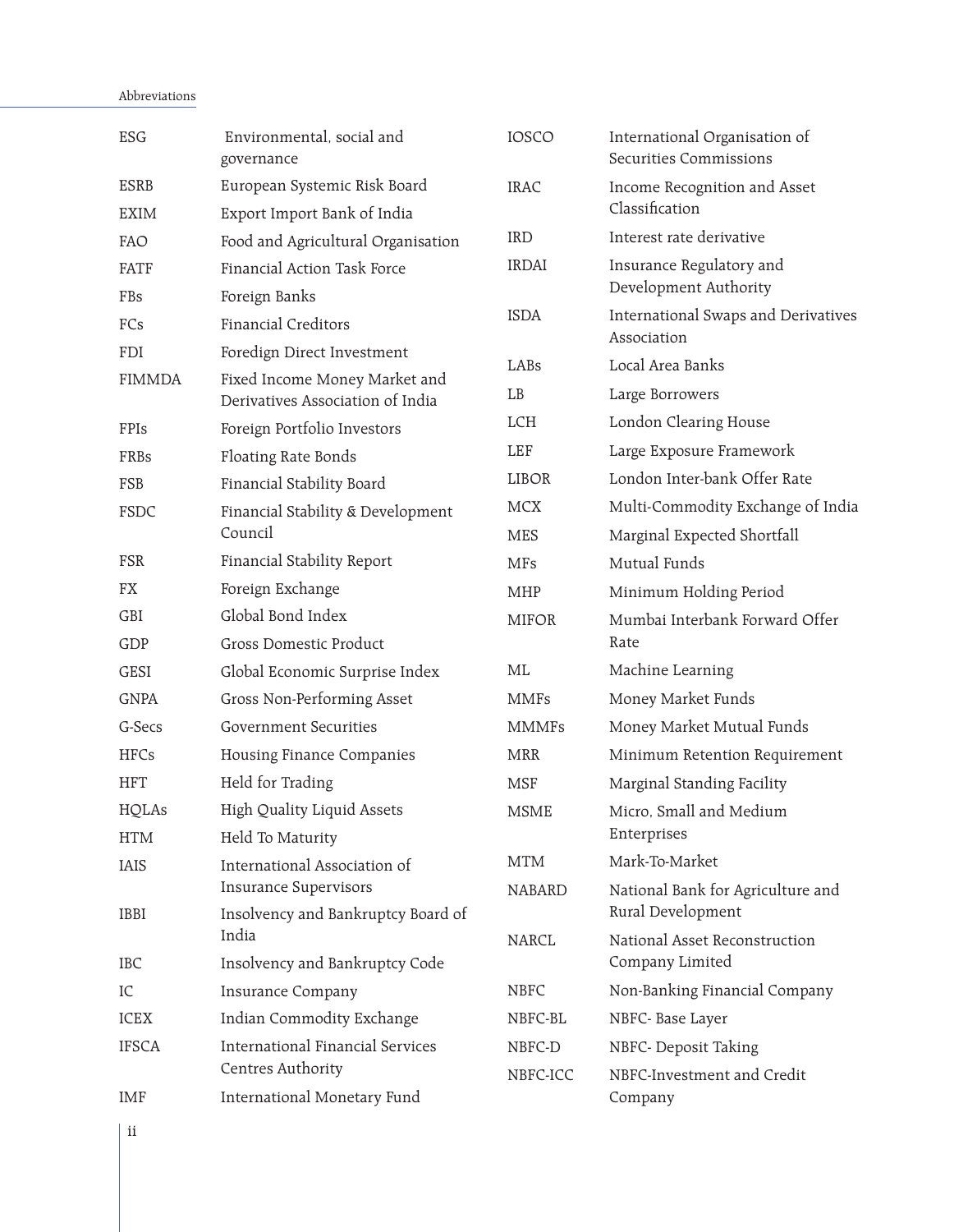## Financial Stability Report December 2021

| NBFC-IDF      | NBFC- Infrastructure Debt Fund                         | <b>OIS</b>   | Overnight Index Swap               |
|---------------|--------------------------------------------------------|--------------|------------------------------------|
| NBFC-IFC      | NBFC- Infrastructure Finance<br>Company                | OOI          | Other Operating Income             |
|               |                                                        | <b>OTC</b>   | Over-the-Counter                   |
| NBFC-MFI      | NBFC-Micro Finance Institutions                        | PAT          | Profit After Tax                   |
| NBFC-ML       | NBFC-Middle Layer                                      | <b>PCA</b>   | Principal Component Analysis       |
| NBFC-ND       | NBFC-Non Deposit Taking                                | PCR          | Provisioning Coverage Ratio        |
| NBFC-P2P      | NBFC-Peer-to-Peer Lending Platforms                    | PDs          | Primary Dealers                    |
| NBFC-UL       | NBFC- Upper Layer                                      | PFRDA        | Pension Fund Regulatory and        |
| <b>NBFI</b>   | non-bank financial intermediation                      |              | Development Authority              |
| <b>NCDEX</b>  | National Commodity and Derivatives<br>Exchange Limited | PFs          | Pension Funds                      |
|               |                                                        | <b>PSBs</b>  | Public Sector Banks                |
| <b>NCDs</b>   | Non-Convertible Debentures                             | <b>PVBs</b>  | Private Banks                      |
| <b>NCGTC</b>  | National Credit Guarantee Trustee                      | QE           | Quantitative Easing                |
|               | Company Limited                                        | QIBs         | Qualified Institutional Buyers     |
| <b>NCLT</b>   | National Company Law Tribunal                          | QIPs         | Qualified Institutional Placements |
| <b>NDF</b>    | Non-Deliverable Forward                                | <b>RBIH</b>  | RBI Innovation Hub                 |
| <b>NDSI</b>   | Non-Deposit taking Systemically<br>Important           | <b>RDG</b>   | Retail Direct Guilt                |
| <b>NDTL</b>   | Net Demand & Time Liabilities                          | RF           | Resolution Framework               |
| <b>NeSL</b>   | National e-Governance Services                         | <b>RFR</b>   | Risk Free rate                     |
|               | Limited                                                | RoA          | Return on Asset                    |
| <b>NFB</b>    | Non-Fund Based                                         | RoE          | Return on Equity                   |
| <b>NGFS</b>   | Network for Greening the Financial<br>System           | <b>RRB</b>   | Regional Rural Banks               |
|               |                                                        | <b>RS</b>    | Regulatory Sandbox                 |
| <b>NHB</b>    | National Housing Bank                                  | <b>SARON</b> | Swiss Average Rate Overnight       |
| <b>NIM</b>    | Net Interest Margin                                    | SCBs         | Scheduled Commercial Banks         |
| <b>NNPA</b>   | Net Non performing Assets                              | <b>SD</b>    | <b>Standard Deviation</b>          |
| <b>NPA</b>    | Non-Performing Assets                                  | <b>SDLs</b>  | <b>State Development Loans</b>     |
| <b>NPS</b>    | National Pension Scheme                                | <b>SEBI</b>  | Securities and Exchange Board of   |
| <b>NSE</b>    | National Stock Exchange                                |              | India                              |
| <b>NSUCBs</b> | Non-Scheduled Urban Cooperative<br>Banks               | <b>SFBs</b>  | Small Finance Banks                |
|               |                                                        | <b>SIDBI</b> | Small Industries Development Bank  |
| OD            | OverDraft                                              |              | Of India                           |
| OECD          | Organisation for Economic                              | <b>SIPs</b>  | Systematic Investment Plans        |
|               | Cooperation and Development                            | <b>SITG</b>  | Skin-In-the-Game                   |
| OEF           | Open ended funds                                       | <b>SLR</b>   | Statutory Liquidity Ratio          |